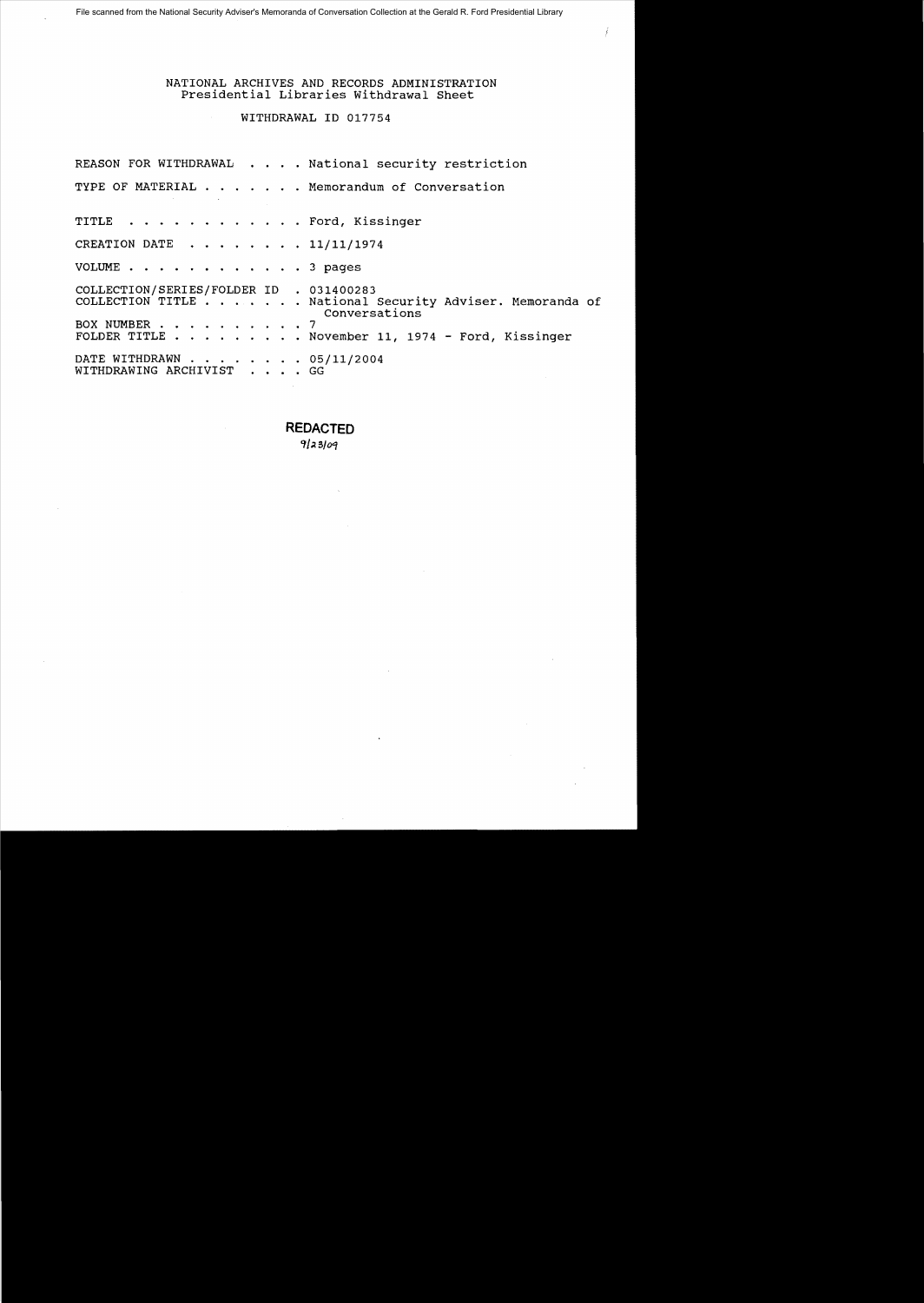#### THE WHITE HOUSE

WASHINGTON

SECRET/NODIS/XGDS

### MEMORANDUM OF CONVERSATION

| PARTICIPANTS:  | President Ford                                                                                  |
|----------------|-------------------------------------------------------------------------------------------------|
|                | Dr. Henry A. Kissinger, Secretary of State                                                      |
|                | and Assistant to the President for                                                              |
|                | National Security Affairs                                                                       |
|                | Lt. General Brent Scowcroft, Deputy Assistant<br>to the President for National Security Affairs |
| DATE AND TIME: | Monday, November 11, 1974                                                                       |
|                | $9:20 - 10:15$ a.m.                                                                             |

Kissinger: [Discussion of Alsop party.] Joe Califano said no one is in charge in the Democratic party. He did not think Nelson would be confirmed.

The President: I am breakfasting with Albert tomorrow.

Kissinger: No one overseas would be able to understand that [if Rockefeller is not confirmed].

We will have to slow George Bush down. We need to keep things quiet there -- he is saying we have been neglecting the Chinese. There was a ter Horst piece saying our Chinese relations are faltering.

I'am holding the line in Quito [on the OAS vote on Cuba sanctions]. We would be better off failing than maneuvering.

The President: I agree completely.

Kissinger: We didn't want the meeting. We could even if necessary vote for the re solution to leave it up to individual countries.

State also wants to prevent the South African CNO from coming here. We shouldn't prevent it, but he shouldn't see anyone officially.

DECLASSIFIED **w/** portions **exempted**<br>E.O. 12958 (as amended) SEC 3.3  $SECRET/NODIS/XGDS$  MR#  $^{99-46}$  **\*5**  $Q$ tate AW 3/10/04; 0SD lts 9/23/09 **By dat** NARA, Date  $||||||$ **lite**  $||0.9$ 

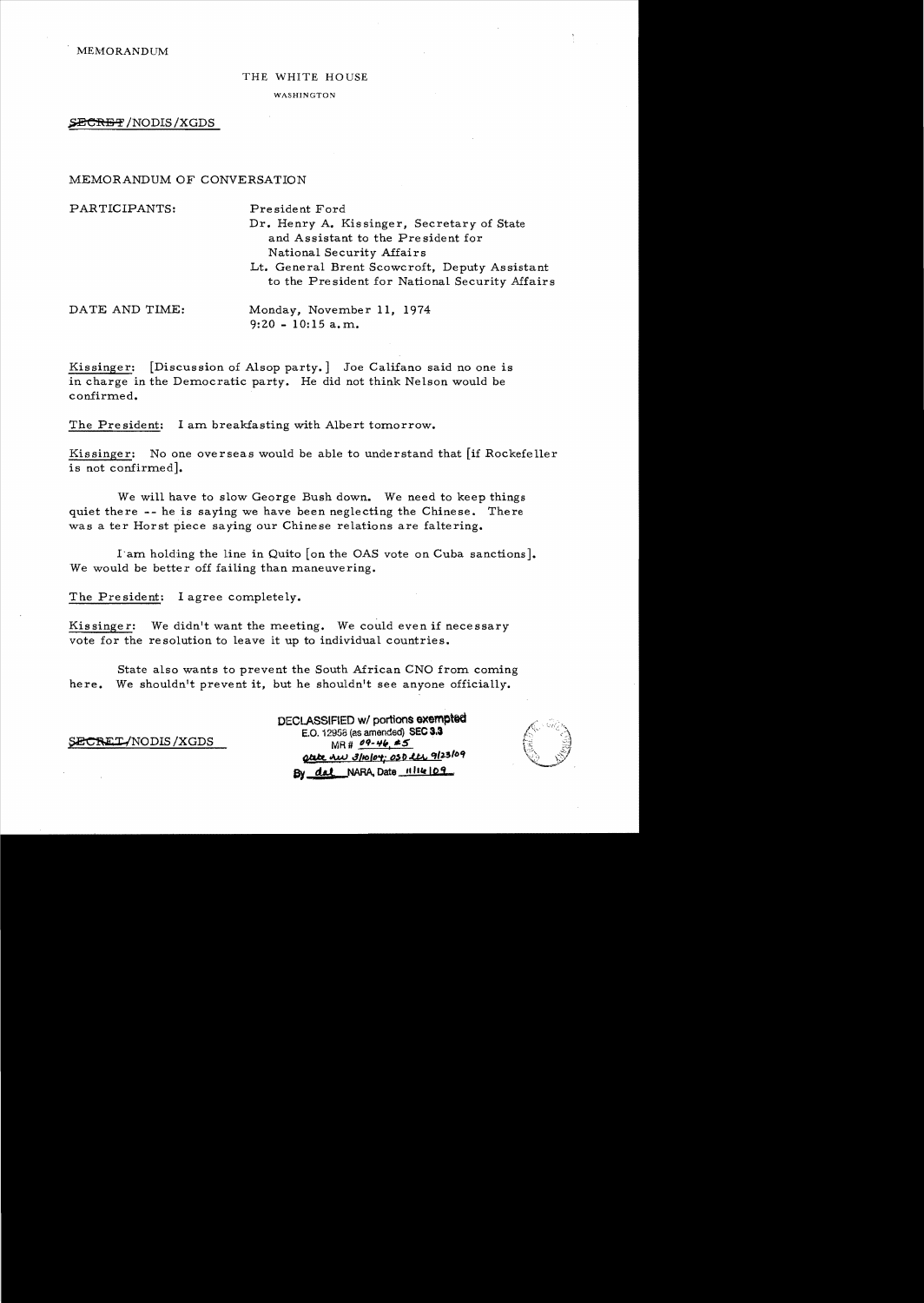# $\mathbf{SECRE}\mathbf{D}^{\prime}$ NODIS/XGDS  $\qquad \qquad \qquad$  2

Helms said he talked to the Israelis and they took a tough line. Maybe they didn't have the line from Rabin. We should wait to see. But if Sadat won't move without Syria, we are in a tough spot. They won't move with Syria without an aid cutoff.

The President: What did you think of Arafat on TV?

Kissinger: He is being moderate. But we should hold off six to nine months and not force the Israelis now.

We can't do much business in Japan when you go. We should *try*  to avoid head-to-head sessions. The Prime Minister is not your counterpart. He is more important than the Italian Prime Minister -- a sort of Chairman of the Board. They don't deal head-to-head anyway, but when they do, they tend to give away too much because of politeness, and then they can't deliver.

They make decisions by consensus, sort of by osmosis. It is hard to say just how a decision is reached. You can't insure that summit decisions'will be implemented. The best way is to discuss things at the lower level and let them work up to the top.

The President: What will they want to discuss?

Kis singe r: A lot of things -- and you can discuss usefully on a philosophical level.

Energy **--** they have our energy ideas. I wouldn't argue with them. because they will push with the consumer-producer conference.

We will write up the energy scheme in detail for *you.* 

Economics **--** They had been enjoying a big surplus. Now it is difficult because of oil. We should just urge against bilateral deals.

The President: One thing **--** they have put an embargo on beef imports from us, Australia and Canada. Eberle said that is working out, but I don't know.

Kissinger: I am puzzled by that. Because they will probably urge preferential food treatment for Japan. I personally think we will have to go

#### SECRET/NODIS/XGDS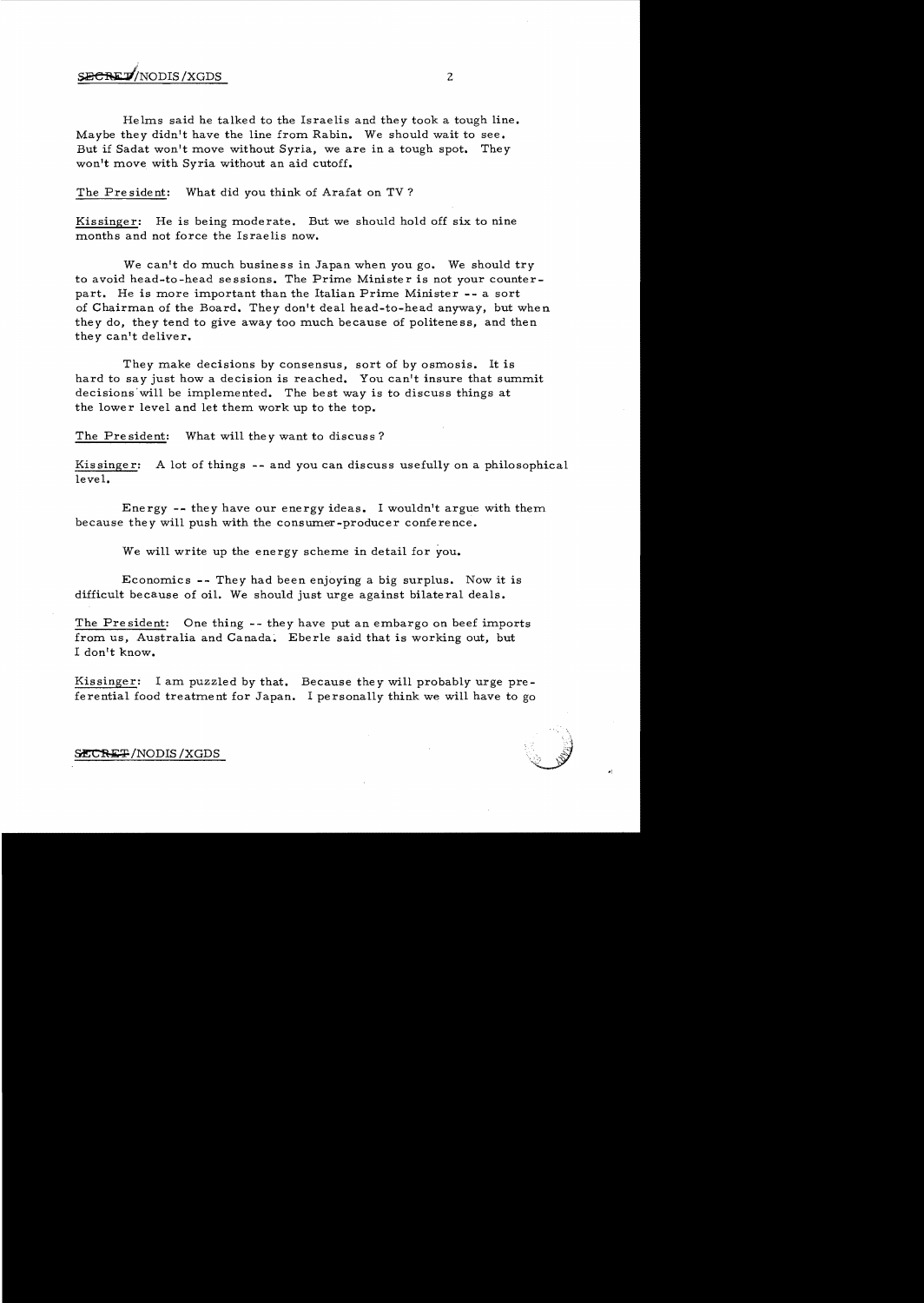#### $\angle$ ECRET/NODIS/XGDS 3

this way for food. The free market nowdays just won't do **it.** You could say that legally *you* can't do it but personally *you* will see to **it.** 

I think we should push the food planning group.

What we need is to get political control over the allotment.

Another issue is the fisheries. This is not a Presidential issue, but *you* could say if the Japanese don't do something, the Congress will. But *you* shouldn't make a big deal of **it.** 

You must remember they will leak everything you say **--** and a lot of what *you* don't say!

Defense cooperation - - DOD would like to reduce our forces in Japan and go more into co-production. We won't avoid demonstrations by reducing our forces.

The President: How about the nuclear issue?

Kissinger: I will discuss that with Kimura. You should say I will take it up. We would say we have nucs on ships but then end home-porting •••••••••••••• We will get *you* the details of our rights for ••••••••• . . . . . . . . . . . .. . . . . . . . . . .

I would spend a fair amount of time briefing them on our perception of the world - - but nothing *you* don't want to get out.

One thing they are interested in is the trilateral deal we started last year with Europe. France killed it and proposed an EC-Japanese bilateral. I think all that is dead if we don't push the trilateral again.

The Pre sident: On this overview section, will *you* put it in *my* briefing material.

#### *INODIS/XGDS*